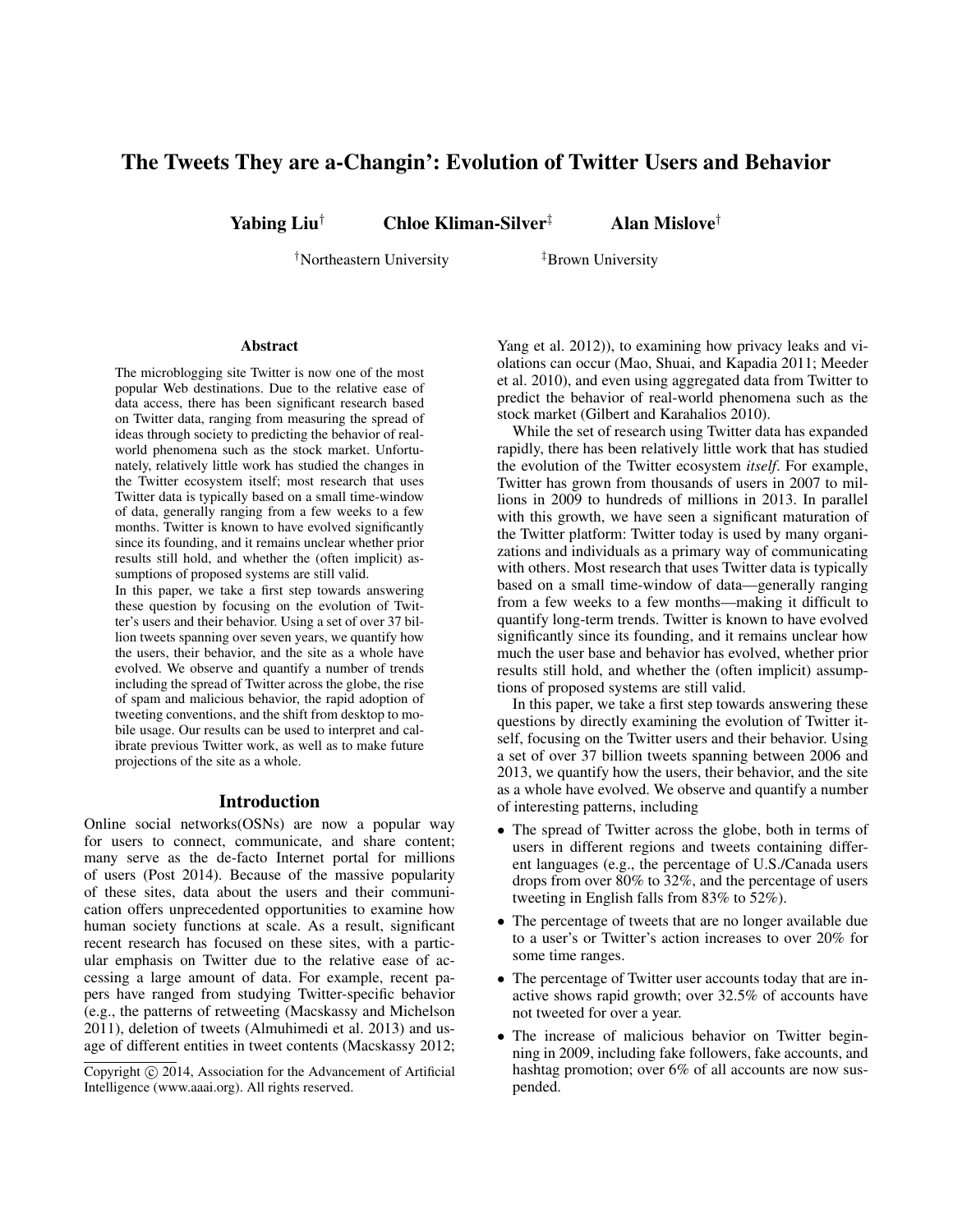|                          |                           |              |                |                | Coverage of all |                |
|--------------------------|---------------------------|--------------|----------------|----------------|-----------------|----------------|
| <b>Dataset</b>           | Date range                | <b>Users</b> | <b>Tweets</b>  | Date collected | <b>Tweets</b>   | <b>Users</b>   |
| Crawl                    | 21/03/2006 - 14/08/2009   | 25,437,870   | 1.412.317.185  | 14/08/2009     | $\sim 100\%$    | $\sim 100\%$   |
| Gardenhose               | 15/08/2009 - 31/12/2013   | 376,876,673  | 36,495,528,785 | Time of tweet  | $\sim$ 10–15%   | $\sim 30.61\%$ |
| <i><b>UserSample</b></i> | $21/03/2006 - 31/12/2013$ | 1.210.077    |                | 12/31/2013     | $\sim 0.1\%$    | $\sim 0.1\%$   |
| Total                    | $21/03/2006 - 31/12/2013$ | 388,796,600  | 37,907,845,970 |                |                 |                |

Table 1: Source and basic statistics for the Twitter data used in this study.

• The switch from a primarily-mobile system (via SMS) to a primarily-desktop system (via the web) and back to a primarily-mobile system (via mobile applications). Today, over half of all tweets are created on mobile devices.

Our results can be used to interpret and calibrate previous Twitter studies, as well as to make future projections of the site as a whole. We make all of our analysis available to the research community (to the extent allowed by Twitter's Terms of Service) to aid other researchers and to stimulate further research in this area; researchers can access it at

http://twitter-research.ccs.neu.edu/

## Background and Data Source

Twitter is a "micro-blogging" service that allows users to multicast short messages (called *tweets*). Each user has a set of other users (called *followers*) who receive their messages; those who a user follows are called *friends*. The follow relationship in Twitter is directed, and requires authorization from the followee only when the followee has elected to make their account *protected*. Each tweet can only be up to 140 characters in length, and the default setting in Twitter is to allow all tweets to be publicly visible.

Twitter data We obtain our Twitter data from two sources; basic statistics of these datasets is provided in Table  $1<sup>1</sup>$  First, we use an almost-complete<sup>2</sup> collection of all tweets issued between March 21, 2006 and August 14, 2009 collected by previous work (Cha et al. 2010); we refer to this as the *Crawl* dataset. This dataset was collected in August 2009 by iteratively downloading all of the tweets of all public users alive at the time.

Second, we collect data from the Twitter "gardenhose" public stream<sup>3</sup> between August 15, 2009 and December 31, 2013; we refer to this as the *Gardenhose* dataset. Our measurement infrastructure was down for the 10 weeks between October 18, 2010 and December 31, 2010, so we do not have data for that time period. Twitter states that the gardenhose is a random sample of all public tweets. Each *Gardenhose* tweet includes information about the user who created the tweet (e.g., the user's location and count of total tweets) that is current as-of the time of the tweet.

Gardenhose sampling rate We briefly estimate the sampling rate of the *Gardenhose* dataset; Twitter states that the gardenhose is a random sample, but does not state the rate. We estimate the sampling rate by relying on the statuses count field of the user in each tweet; the statuses count field represents the total number of tweets (statuses) that the user has issued at the time of the tweet. Each month, we determine the first observed value of statuses\_count ( $sc_{first}$ ), the last observed value of statuses count  $(s_{\text{clast}})$ , and the number of tweets we observed (obs). We can then estimate the sampling rate for that user with

$$
rate = \frac{obs}{sc_{last} - sc_{first}}
$$

We plot the average value of rate across all users with  $sc_{last} - sc_{first} > 1000$  in Figure 1, observing a sampling rate of ∼15% until 07/2010, and ∼10% since then (the "dips" observed in the graph are due to short periods of time when our measurement infrastructure was down).

Limitations Because the *Crawl* dataset was collected in August 2009 (as opposed to the *Gardenhose* dataset, which was collected over a period of years, as tweets were issued), the user information for the *Crawl* dataset is as-of August 2009. This limitation will occasionally present itself during our analysis, and we discuss these limitations in-line.

We also face two limitations with the *Gardenhose* dataset. First, the *Gardenhose* dataset ends up containing biased sample of users, with a bias towards more active users. The reason for this is that users who tweet very often are extremely likely to show up in our dataset; a user who tweets only once has a ∼10% chance of appearing. Second, Twitter does not inform us when users leave the network, so we are



Figure 1: The estimated sampling rate (the average value of *rate* for users with more than 1,000 statues in a month) of the *Gardenhose* dataset over time. The occasional drops in sampling rate are due to times that our collection infrastructure was down for short periods of time.

<sup>&</sup>lt;sup>1</sup>This study was conducted under Northeastern University Institutional Review Board protocol #10-03-26.

 $2$ The dataset does not include any tweets deleted before August 14, 2009, and only includes the 3,200 most recent tweets (as of August 14, 2009) for each user.

 $3$ https://stream.twitter.com/1.1/statuses/sample.json, with elevated access.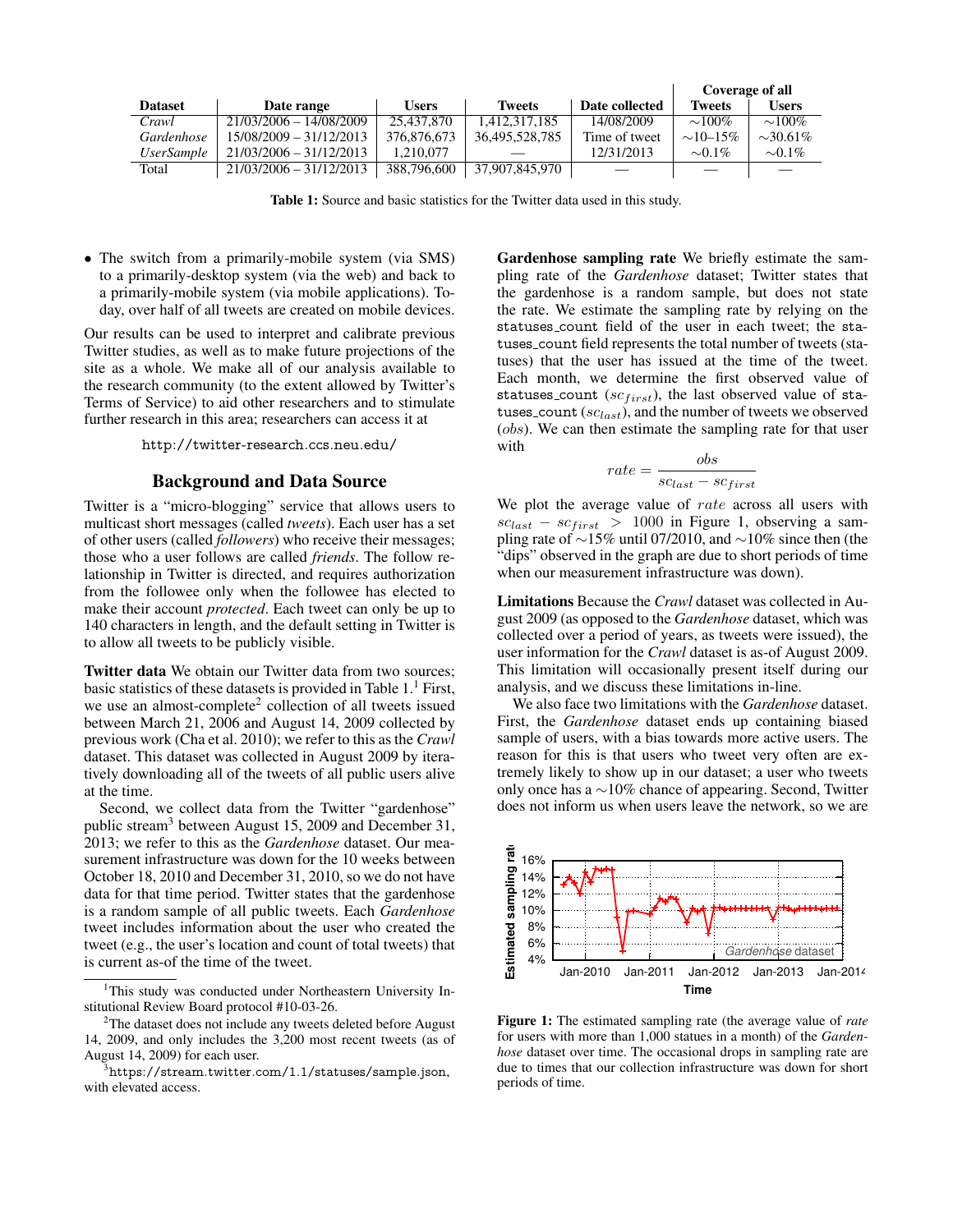

Figure 2: The number of users we observed tweeting in each month in the *Crawl* and *Gardenhose* datasets. The "dip" in August 2009 is due to the switch from a complete sample to a 15% sample. Our numbers are much lower that Twitter's announced "active users" numbers due to our data sample and Twitter's definition of an "active" user.



Figure 3: The percentage of the entire Twitter user base over time whose accounts are protected, deactivated, suspended, or inactive (for at least a year), based on the *UserSample* dataset. We observe a dramatic increase in both inactive and suspended accounts starting in 2010.

unable to determine when users mark their accounts as protected (thereby hiding their tweets), are *suspended* by Twitter for violating the Terms of Service, or *deactivate* their accounts (i.e., manually delete their account).

To address these limitations of the *Gardenhose* dataset, we collect a third and final dataset *UserSample* that represents a random sample of *users* instead of *tweets*. Specifically, we generate 2 million random user ids between 1 and 1,918,524,009 (the largest user id that we ever observed), representing a ∼0.1% sample of all Twitter users. We then query Twitter (both via the API and the web site) in January 2014 for the most recent information on each of these users, allowing us to determine if the user id was ever assigned, has been suspended, or is protected. We infer if the user id has been deactivated by the user if Twitter says the user does not exist but we observed a tweet from the user in our *Crawl* or *Gardenhose* datasets. Overall, we find that at least  $1,210,077$  (60.51%) of these 2 million user ids were ever assigned to a user.

Throughout our analysis, we use the most appropriate dataset(s) for each question at hand. Additionally, we label each graph with the dataset(s) that it uses.

### User characteristics

We begin our analysis by studying how the user population of Twitter has changed since its inception.

User growth and activity We first examine the characteristics of the Twitter user population. Figure 2 shows the to-

tal number of users that we observed over time; we observe massive growth that is in-line with Twitter's reported number of monthly active users (Weil 2010). For example, we observed over 73 million users tweet in June 2013; while Twitter reports 218 million active users for that time period (SEC 2013); our number is lower due to the fact that we have a random 10% sample and Twitter's definition of an active user is based on login activity, not tweeting activity. We also observe rapid growth from 2009 through 2012, with a leveling-off of the number of active users in 2013; this suggests that Twitter's user population growth may be



Figure 4: The median number of tweets per user per month over time, based on the first and last statuses count observed for each user. Note that this result is based on *Gardenhose* dataset, which is biased towards more active users.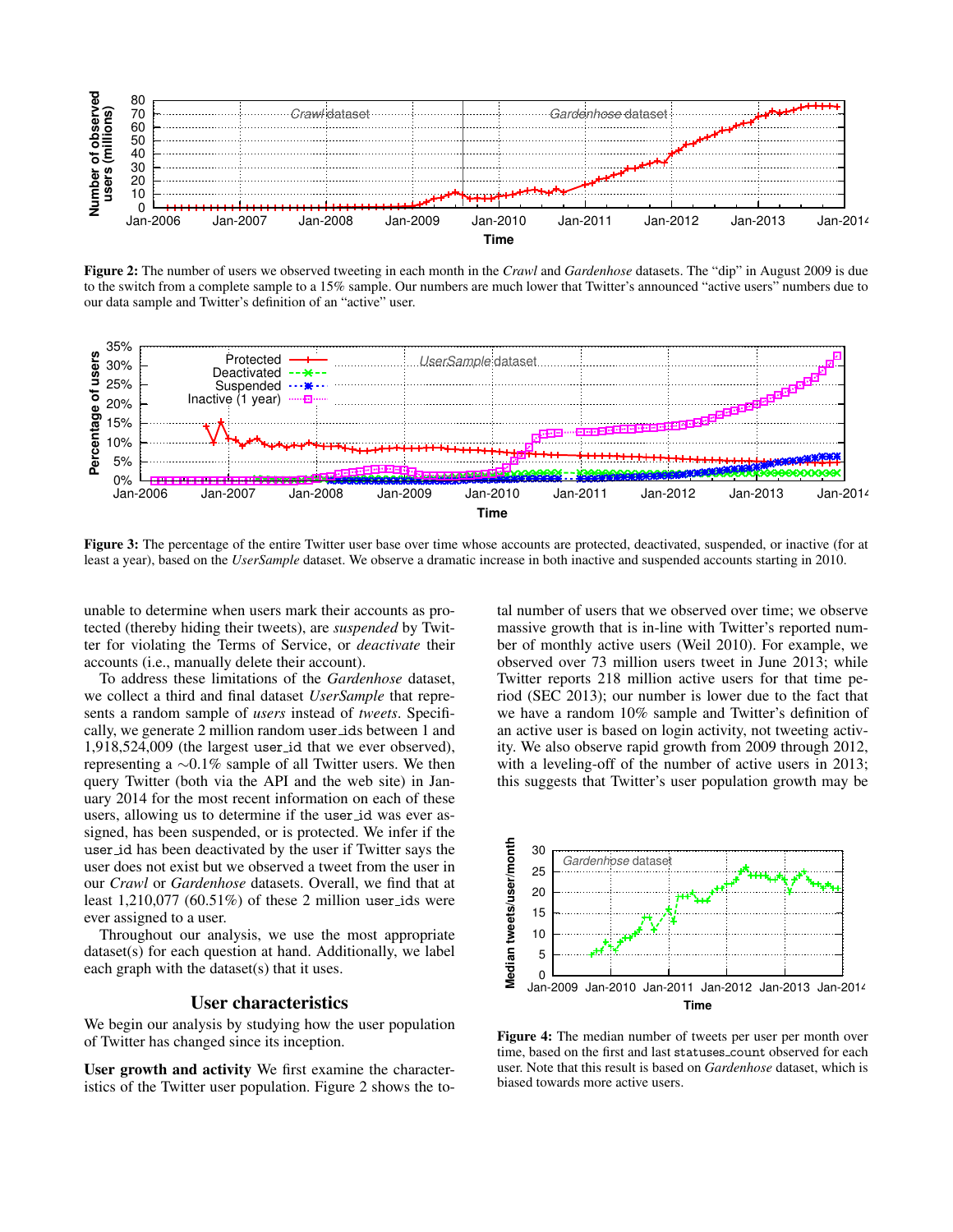

Figure 5: The percentage of tweets created in different geographical regions over time. Shown are locations inferred from self-reported user locations (*UserSample* dataset, bottom) and geo-tags (*Gardenhose* dataset, top). Geo-tags were introduced in November 2009, so we only show data since then. Africa and Oceania are both almost always less that 1%, and are not shown for clarity. A number of interesting trends can be observed, quantifying the spread of Twitter across the globe.

slowing down.

Next, we briefly examine the aggregate level of user activity as Twitter has evolved. To do so, we use observed tweets for each user in the *Gardenhose* dataset and use the first and last statues\_count field in the user profile (we note that using the *Gardenhose* dataset introduces a bias towards more active users). The median value of the number of tweets per user per month is presented in Figure 4. We can see a general rise in activity from later 2009 to 2012, with the rate stabilizing and then decreasing.

Users leaving Twitter While Twitter has seen massive growth, a non-trivial percentage of users leave Twitter, either by deactivating their account or by being suspended by Twitter. Additionally, many users mark their account as *protected*, meaning only their approved followers can view their tweets. Finally, many users simply leave Twitter and become *inactive*, meaning they have not tweeted for over a year. In Figure 3, we use the *UserSample* dataset to plot the percentage of the entire Twitter user base whose accounts are deactivated, suspended, protected, or inactive at different points in time (e.g., in January 2013, 2% of the user population at that time were deactivated, 4% had been suspended, 5% had marked their accounts as protected, and 20% had not tweeted for over a year).<sup>4</sup>

We first observe the massive percentage of inactive accounts, representing up to 32.5% of all accounts by the end of 2013. The increasing nature of this trend suggests that the leveling off of active users per month (Figure 2) may

soon cause the majority of accounts to be inactive. We also observe that up to 15% of users who joined in Twitter before December 2007 protected their accounts, while the percentage goes down to 4.8% by 2013; this implies that most users who have joined Twitter recently have kept their accounts public. We further observe a dramatic increase in the percentage of suspended users, with over 6% of the entire Twitter user population suspended by late 2013; this is inline with studies on the rise of malicious activity (Thomas et al. 2013; Yeung 2013). Finally, a relatively stable 2% of users who have deactivated their accounts, indicating that relatively few users are leaving Twitter by explicitly deleting their accounts.<sup>5</sup>

User location Now, we examine the geographical distribution of the users over time. To do so, we rely on two pieces of information: (a) the self-reported, unformatte t the location field, we query Bing Maps with each unique location string, and only consider results that Bing returns with "high confidence". To interpret the geo-tags, we use country GIS shape files to translate latitude/longitudes into countries and administrative districts. Since geo-tags were introduced in November 2009, we only report geo-tags for months afterwards. We find 42.4% of users provide a location string interpretable by Bing, and 1.23% of tweets have included geotags.

We present the results of this analysis in Figure 5, showing the percentage of users located to different regions of the world using both self-reported locations (bottom) and geotags (top). We observe a number of interesting trends that

<sup>&</sup>lt;sup>4</sup>Since Twitter does not provide the date a user's account becomes unavailable, we define the date of being suspended, deactivated, protected as the last date on which we observed a tweet from the user.

<sup>&</sup>lt;sup>5</sup>We may underestimate the percentage of users who deactivated their accounts, as we can only infer that deactivated user ids ever existed if we observed a tweet from them.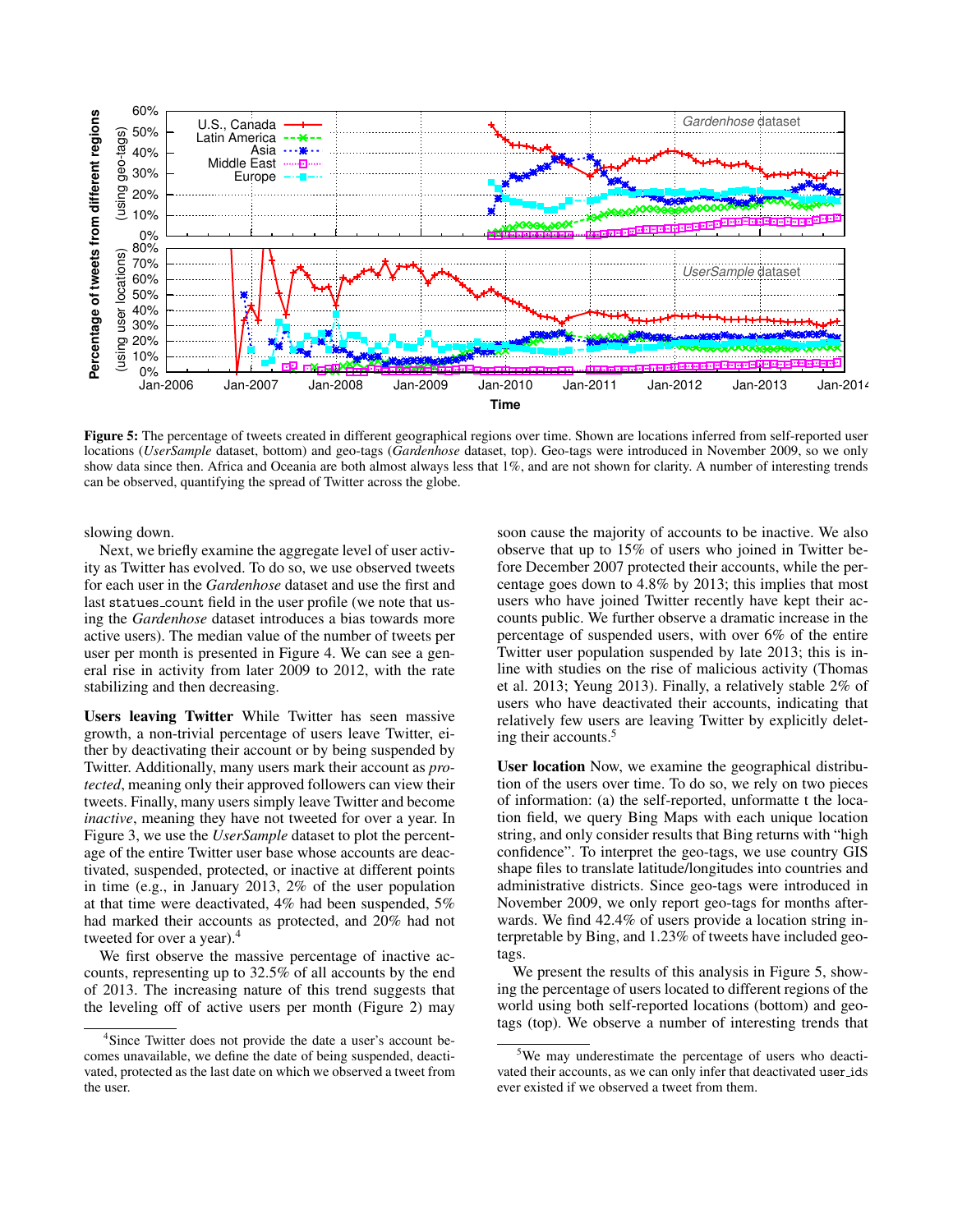

Figure 6: The percentage of users self-reporting the six most popular languages over time. We plot English separately in the top graph in order to increase the readability; note that the scale is different between the two graphs. English shows a mostly linear decrease from 83% in January 2010 to 52% in December 2013.

quantify the spread of Twitter across the globe: First, we observe a steep decline of the percentage of the tweets from the U.S. and Canada from a high of above 80% to 32%; most of this decline comes in 2009 and 2010. At the same time, we observe a substantial increase in the percentage of tweets from the Middle East (starting in early 2011, corresponding to the Arab Spring) and Latin America. However, Europe is relatively stable over the course of Twitter's evolution, generally representing around 20% of the tweets. Finally, comparing the two graphs, we can observe a difference in the spread of geo-tags, with Asia users being over-represented relative to the entire user population in 2009 and 2010. This is likely due to the popularity of smartphones equipped with GPS in Asia, which have since become popular globally.

Languages We now examine the languages Twitter users report over time. To do so, we rely on the self-reported lang



Figure 7: The percentage of users who have used more than one screen names in each month. The "spikes" correspond to times where Twitter released old, inactive screen names to be reclaimed.

field that Twitter allows users to specify in their profile; this field first appeared on January 12, 2010, so we report data since then in Figure 6 (English in the top graph, other languages in the bottom graph). We observe a steady (and continuing) decrease of users reporting English, from a high of 83% to 52% in December 2013. Spanish and Japanese show a steady representation of approximately 10%, while the decrease of English is correlated with an increase in a large number of other languages, including Turkish, Portuguese, and Arabic (correlating well with the results in the previous section showing the distribution of user locations). Overall, these results underscore the fact that Twitter's user population is continuing to become more diverse and global.

Screen name changes A little-known feature of Twitter is that users can easily change their screen name (e.g., changing @Barack to @BarackObama), meaning tweets from the same user may show up under different screen names.<sup>6</sup> Using our *Gardenhose* dataset, we can observe these changes happening by looking for tweets from the same user id with different screen names. Figure 7 plots the percentage of the user population that we observe to have used multiple screen names each month; the "spikes" in February and October 2010 correspond to time periods where Twitter opened up old, inactive screen names to be reclaimed by active users (Bryant 2010). Previous results have suggested that these users are more likely to be spammers (Chowdhury 2010), and our results correlate with prior studies showing an increase in the level of Twitter spam in 2010 and 2011 (Thomas et al. 2011; Acohido 2010). Overall, our results show that a non-trivial percentage (up to 3%) of users

<sup>&</sup>lt;sup>6</sup>If a user changes their screen name, their user\_id remains the same; this allows us to track screen name changes. There is no limit to the number of times a user can change their screen name.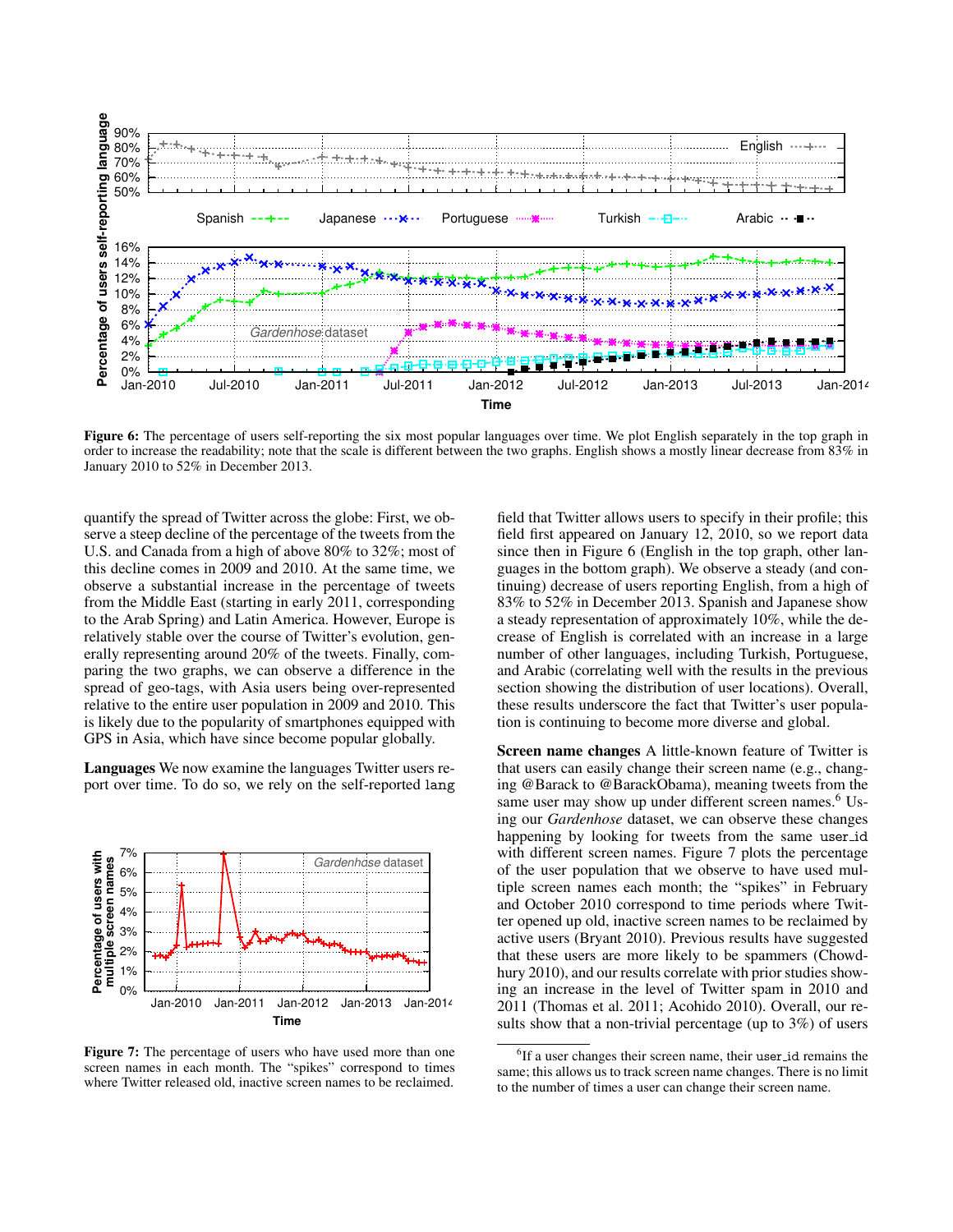

Figure 8: The percentage of tweets of different types over time. Both *RTs* and *Retweets* represent retweets, with the former capturing manually created retweets by users. Native retweets were supported by Twitter starting in November 2009.

change their screen names each month; this suggests that researchers should internally refer to users with Twitter's (unchangeable) user ids to ensure that users are accurately tracked over time.

Social characteristics We now turn to examine the social characteristics of Twitter users. Recall that Twitter users can *follow* each other, and following a user means the followed user's tweets will show up when you log in. Following a user only requires permission if the followed user's profile is protected.

Using the *Gardenhose* dataset, we calculate the median number of followers (i.e., those following a user) and friends (i.e., those who a user follows) for all observed users over time, and present the results in Figure 9 (top). Similar to Figure 4, these results are biased towards more active users due to the use of the *Gardenhose* dataset. We observe a dramatic increase in the median followers/friends count of almost 400% from 2009 to 2013. This trend underscores Twitter's importance as a information dissemination platform;



Figure 9: The median number of friends and followers across all users (top), and the median ratio of friends to followers (bottom) as derived from the *Gardenhose* dataset. We observe a dramatic densification of the Twitter social graph. Similar to Figure 4, using the *Gardenhose* dataset causes a bias towards more active users.

today, many celebrities, companies, and organizations use Twitter as one of the primary mechanisms to communicate with others (Christoforos 2011).

We also examine the average ratio of friends-to-followers in Figure 9 (bottom), and find an interesting trend: the ratio increases from 1.50 to a high of 1.77 in January 2012 before returning to its previous value. We make two observations. First, the fact that the ratio is much higher than 1 indicates that the distribution of followers is much more biased than the distribution of friends (i.e., most users have many more friends that followers) indicating that Twitter is disassortative; similar observations have been made about Twitter (Cha et al. 2010) and other social networks (Mislove et al. 2007). Second, the increase corresponds well with the rise of Twitter follower spam in 2010 and 2011 (Stringhini et al. 2012); we posit that the subsequent decrease is likely due to Twitter's more active role in suspending and deleting malicious accounts (Thomas et al. 2013; 2011).

## Tweeting behavior

In the above section, we examined the changing patterns in Twitter user population, now we turn to take a look at the changes in users' tweeting behavior over time.

Tweet causes We begin by examining internal-to-Twitter actions that cause tweets, focusing on two mechanisms: retweets (i.e., a user re-sharing one of his friends' tweets with his own followers) and replies (i.e., a user replying to a tweet authored by one of his friends). While the Twitter API allowed users to create replies natively starting in early 2007, Twitter did not natively support creating retweets until November 2009 (Meeder et al. 2010; Parr 2009). Instead, users who wished to retweet a tweet manually copied the tweet and added a "RT @username" at the beginning to indicate a retweet. As a result, when calculating retweets, we need to look for both native retweets (*Retweets*) as well as manual retweets (*RTs*).

Using the *Crawl* and *Gardenhose* datasets, we calculate the percentage of tweets that are replies, retweets, and RTs over time in Figure 8. We observe a number of interesting trends. First, we can see a rapid adoption of the reply mechanism, peaking at almost 35% of all tweets in 2010 and declining slightly afterwards. Second, we observe that retweets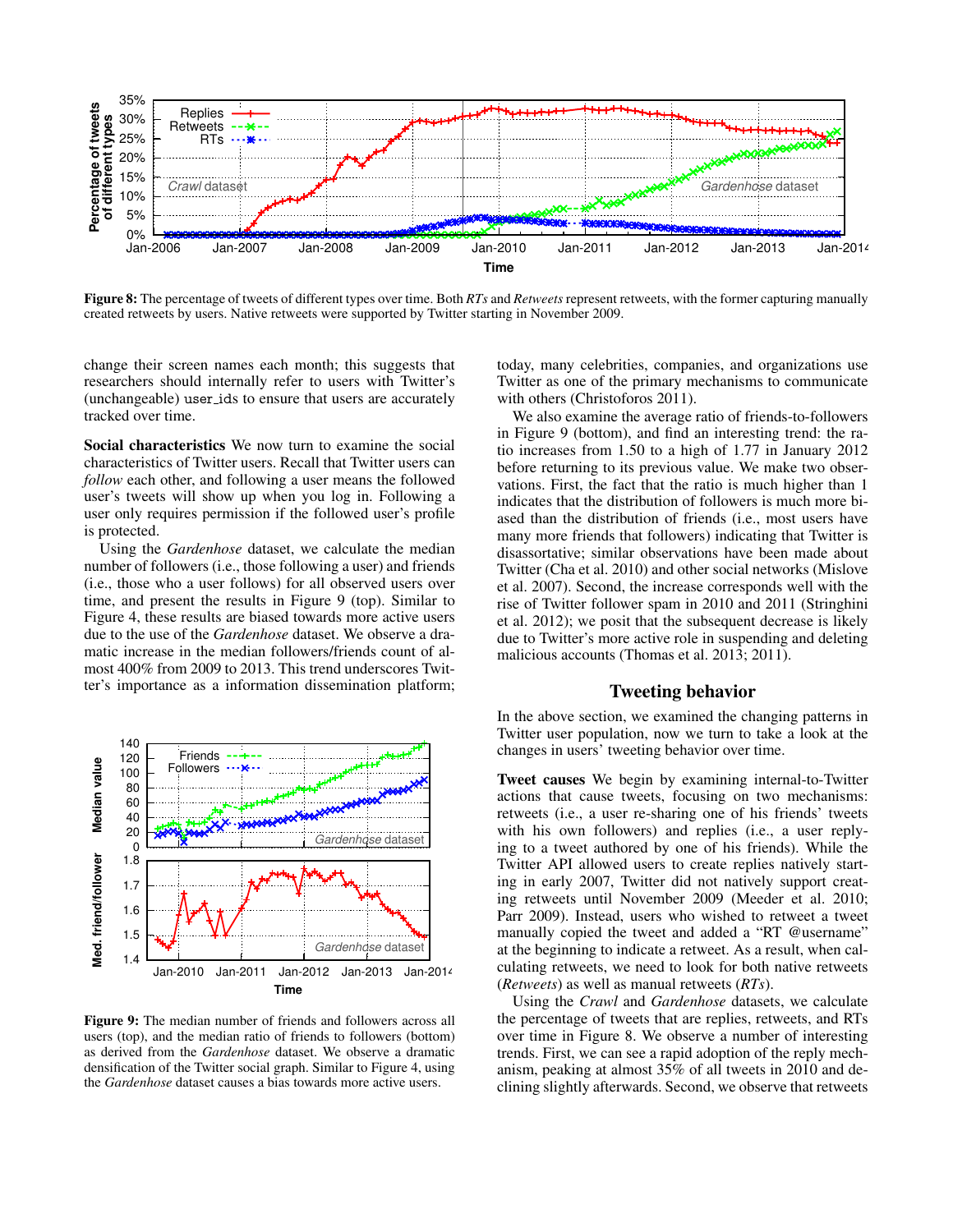

Figure 10: The percentage of tweets in the *Gardenhose* dataset that are unavailable as-of January 2014, considering only tweets issued by users in our *UserSample* dataset. Up to 10% of tweets are issued by users who later change their account to be protected, and up to 5% of tweets are explicitly deleted by users. The rise of tweets unavailable due to suspended and deleted users corresponds strongly with the increase of spam on Twitter (Thomas et al. 2011).

are initially a small percentage of all tweets, presumably due to the manual effort required to create a retweet before November 2009. However, the percentage of native retweets increases rapidly afterwards, likely due to the native retweet support that many Twitter clients provide. In fact, in late 2013, the percentage of retweets is larger than the percentage of replies. Overall, the decline in replies indicates that there is declining person-to-person communication on Twitter, suggesting significant changes in users' tweeting behavior.

Unavailability of tweets Twitter's Terms of Service (Twitter 2012) requires that any data shared about tweets is shared only in the form of a tweet id; the recipient then must query Twitter to obtain the actual tweet data. Presumably, this policy is in-place so that Twitter can respect users' privacy by preventing further access to tweets that a user deletes or marks as protected. This policy significantly impacts researchers, however, as researchers wishing to reproduce prior findings may not be able to obtain the entire data sets used by others.

In order to understand the impact that this policy has, we study the percentage of tweets that become unavailable over time. In general, there are four mechanisms that could lead a public tweet to later be unavailable: (1) the tweet could be explicitly deleted by the user, (2) the user could switch their account to be "protected", thereby making their tweets only available to their approved followers, (3) the user's account could be suspended by Twitter, and (4) the user could deactivate their entire account. To study how tweets become unavailable, we need to re-query Twitter for the current status of users; since we cannot query Twitter for all 388 million users, we instead perform this analysis with the *UserSample* dataset.

In Figure 10, we present the percentage of tweets created over time that are no longer available as-of January 2014 (i.e., we look for tweets in the *Gardenhose* dataset issued by users in the *UserSample* dataset). We observe that up to 20% of these users' publicly issued tweets, in aggregate, can no longer be accessed; this significantly impacts the ability for researchers to reproduce prior results. We also observe a number of other trends. First, we observe a natural decline in the percentage of tweets unavailable due to protected and deactivated users; this is expected, as more recent tweets have had less "time" for the issuing user to become protected or deactivated. Second, we observe that the percentage of tweets that are unavailable due to suspended users is fairly constant around 2%; this suggests that Twitter quickly suspends malicious users, so time passed is not significant factor in the likelihood of a tweet being unavailable due to suspension. Third, as has been show in previous work (Almuhimedi et al. 2013), most deleted tweets are deleted quickly after being issued. The increase in the percentage of deleted tweets therefore suggests a change in user behavior over time, with users becoming more likely to delete tweets.

Tweet contents Next, we take a closer look at the contents of tweets. Examining the contents of over 37 billion tweets is quite challenging, so we focus on three types of internal tweet *entities* that Twitter natively supports: tweets with URLs (i.e., a user sharing a link), tweets with hashtags such as #fail (i.e., a user stating the topic of the tweet), and the tweets with mentions<sup>7</sup> such as @BarackObama (i.e., a user mentioning another user in the tweet). Similar to the RT syntax for retweets, the syntax for specifying both hashtags and mentions was created by the Twitter users themselves, and only later natively supported by Twitter (Cooper 2013; Stone 2009).

Figure 11 (bottom) presents the percentage of tweets that have at least one of the various entity types over time. We can observe that both mentions and URLs were popular by 2009, but that hashtags only began appearing in more than 10% of tweets in 2010. Surprisingly, since 2009, the percentage of tweets with mentions has increased substantially, while the percentage of tweets with URLs has actually de-

<sup>&</sup>lt;sup>7</sup>Note that replies are by definition a type of mention, as the replying user includes the username they are replying to in their reply.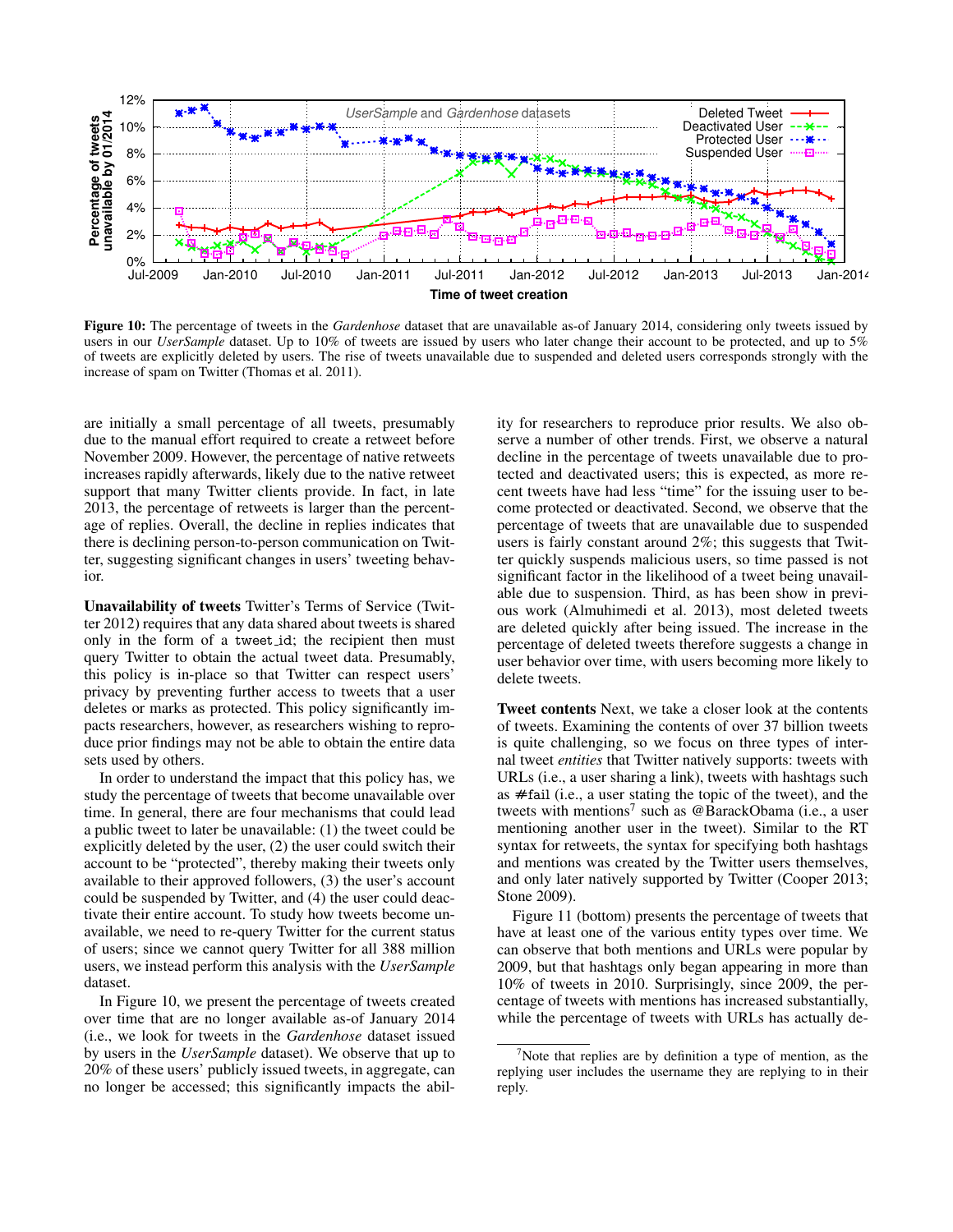

Figure 11: The percentage of tweets with different types of entities (bottom), and average number of entities for such tweets (top) over time. We observe increasing adoption of mentions, and an increasing likelihood of many hashtags per tweet.



Figure 12: The percentage of tweets created with different sources (i.e., different clients) over time.

creased to stabilize at ∼12%. Overall, these results suggest that Twitter has become more "conversational", with users mentioning other users in over 50% of tweets today.

We note that users can choose to include more than one of a given entity type in a tweet (e.g., a single tweet can include multiple hashtags). To understand this behavior, Figure 11 (top) plots the average number of entities in tweets that have at least one such entity (i.e., for the hashtags line, we only consider tweets with at least one hashtag). We observe that URLs and mentions have largely stabilized around 1.0 and 1.3, respectively, but that the average number of hashtags shows a continuing increase beyond 1.6. This trend is likely explained by an increasing level of hashtag spam that has been observed (Vaas 2013; Ostrow 2009), where malicious users issue tweets with many hashtags in an attempt to make the hashtags appear popular.

Twitter clients Twitter was originally designed to be used on mobile devices by sending SMSes (hence the 140 character limit). From 2006 to the present, we have witnessed an explosion of popularity of smartphones and other mobile devices like iPads; using Twitter applications is now a popular activity on these devices. Additionally, over this time period, Twitter has become closely intertwined with other social networks such as Facebook, with many users automatically cross-posting their updates between multiple sites. As a final experiment, we explore how tweets are created by taking advantage of the source field that Twitter attaches to each tweet.

The source field is different for each different Twitter client, so we begin by manually classifying all 54 unique sources that represented at least 1% of tweets in any month. We classify the sources in categories: Desktop, Mobile, Other OSNs. Certain sources exist in multiple categories (e.g., Echofon has both mobile applications and desktop applications), so we do not include these.

We present the breakdown of tweets from different sources in Figure 12, and make a number of observations. Overall, there is a consistently decreasing trend for desktop clients (including web, API, WebClient and other applications for the desktop computers), and a corresponding increasing trend for mobile clients (including iPhone, An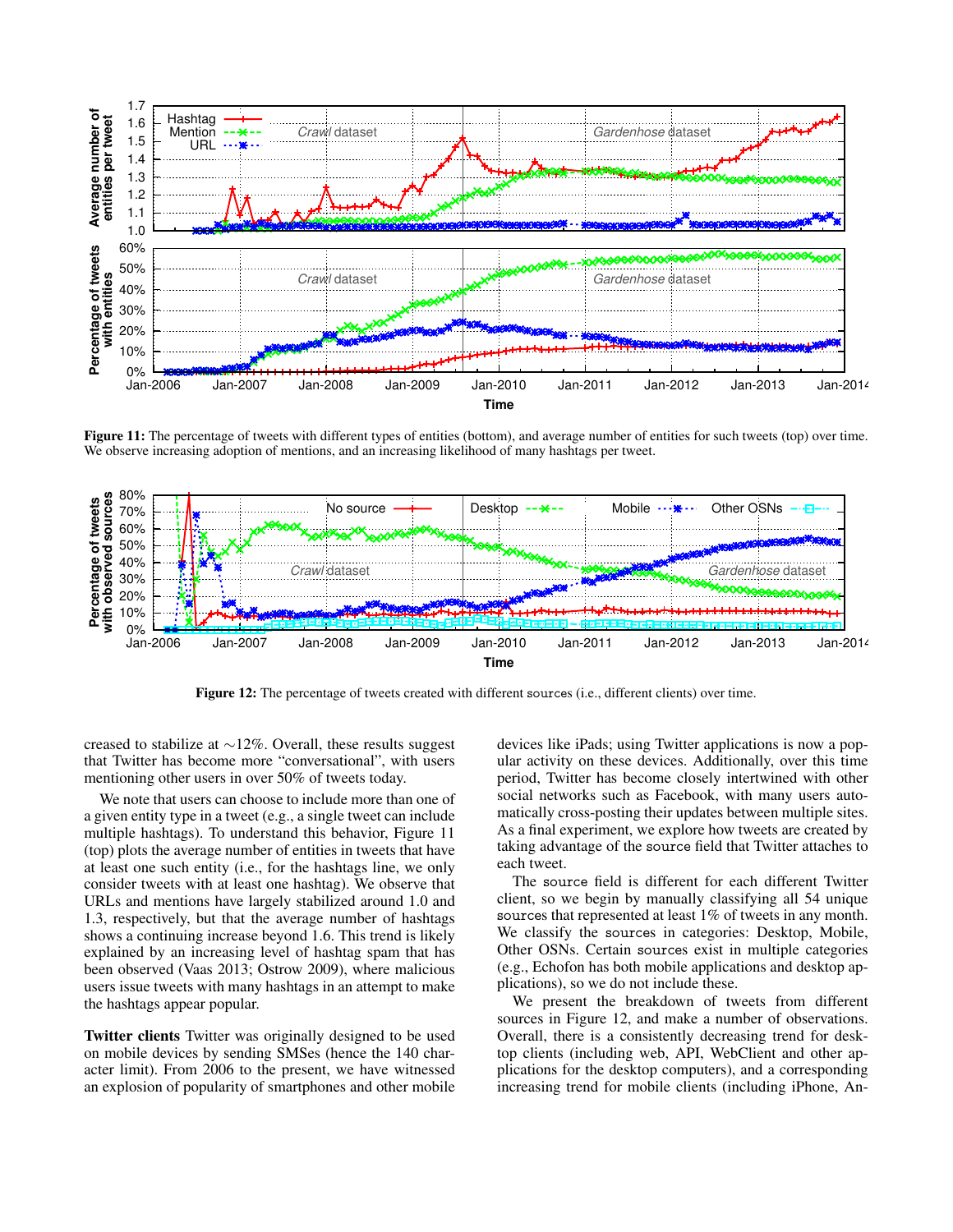droid, BlackBerry, iPad, and other applications for the mobile devices). We also observe that mobile devices are briefly a popular source in 2006 (using SMS), but quickly drop before rising again. These trends quantify the shift towards mobile devices, with mobile devices representing the majority of tweets starting in 2013. Surprisingly, we observe that tweets automatically created by other OSNs (including TwitterFeed, Facebook, and Tumblr) consistently represent approximately 3% of the overall tweet volume.

### Related Work

In this section, we briefly detail previous studies of Twitter users and their behavior.

Sample Coverage Most studies to understand user activities on Twitter utilize the public Twitter API to collect the information of users and tweets. To measure the limitations and representation of sample data, recent work (Morstatter et al. 2013) examined how Twitter selected tweets to return, and found that many API queries are not representative. However, we use the Twitter gardenhose in our study, which Twitter explicitly states is a random selection of public tweets.

By comparing US Twitter users to the US population using census data, previous work (Mislove et al. 2011) found that US users are a highly non-uniform sample of the population in terms of race/ethnicity, gender, and geographical distribution. Our work here is complementary, as we are examining the evolution of the Twitter userbase.

Tweeting Behavior A number of researchers have examined different aspects of the user tweeting behavior. To understand why users retweet, some papers analyze the patterns and causes of retweeting, suggesting that the primary motivations for retweeting are new information for the user (Macskassy and Michelson 2011) and statements of support (Recuero, Araujo, and Zago 2011). Our results do help clarify some prior work: for example, Macskassy et al. (Macskassy and Michelson 2011) report that 32% of tweets are retweets, contradicting our measurement of 10% at the same time. The mismatch is likely caused by the authors' snowball sampling method.

Several studies have focused on the deletion of tweets. Tweets are deleted for numerous reasons; for example, they can be spam, or need to be expressed in a different way, or can cause the user regret later on (Petrovic, Osborne, and Lavrenko 2013). The most comprehensive study found (Almuhimedi et al. 2013) that the majority of tweets get deleted within an hour, and the fastest tweets to be deleted generally have typos or need rephrasing. Both studies find that around 2–3% of tweets were deleted in their 2012 dataset, which is consistent with our results (2.35%) for the same time period.

Recently, researchers have worked to gain a better understanding of how users socialize with others in the network: the conversation generated by mentioning another user (Macskassy 2012), and the top trending topics generated using hashtag (Huang, Thornton, and Efthimiadis 2010; Yang et al. 2012).

Today, people can tweet by texting, use a mobile appli-

cation, use an agent application to tweet (either non mobile or mobile), among other ways. By tracking the source of tweets, prior work (Perreault and Ruths 2011) has shown that mobile Twitter users are more likely to be active than non-mobile users, and the tweets made on a mobile device tend to be more conversational and personal. In our paper, we find an interesting similar trending that texting (one of the few ways non-smartphone users can access Twitter) has decreased in popularity steadily since 2006; whereas smartphone devices and applications have become very popular.

User Demographics Geo-locating users has become a prominent area in the study of Twitter data. With regard to the location field in the user profile, prior work (Hecht et al. 2011) found that 34% of Twitter users had entered fake locations in their profile that provided no geographical information or location and 11.5% entered geotags; the rest entered valid geographical data. Our results are consistent with this study, but more comprehensive (as we shown the evolution of these trends, instead of a single snapshot).

In terms of users' self-reported lang, our findings supports the previous findings by Krishnamurthy (Krishnamurthy, Gill, and Arlitt 2008) about the top 10 languages on Twitter in 2008. However, we also show that this situation has changed significantly in the intervening time, with English today covering barely half of the user population.

Prediction of User Characteristics While it is largely orthogonal to our work, there has been significant work in prediction of user profile fields, including user's location, gender, race/ethnicity, and age (Mislove et al. 2011; Pennacchiotti and Popescu 2011a; 2011b; Bergsma et al. 2013; Nguyen et al. 2013). For example, recent work (Bergsma et al. 2013) found that the user-provided last name, first name, and location can provide information on the potential country of origin, the language, gender, ethnicity, and race with between 83% and 90% accuracy. Others (Nguyen et al. 2013) have shown that the specific language, sentiment, linguistic style of the tweets, as well as the tweeting behavior (retweets, hashtags) can give some idea about the age or interests of the user.

Researchers have examined how to infer the user's location from the tweet contents. For example, some studies (Hecht et al. 2011; Chandra, Khan, and Muhaya 2011; Cheng, Caverlee, and Lee 2010) showed how to predict the user's location based on the tweet contents, by looking for location-specific words in their tweets. As a result, as the amount of tweets increases, the accuracy of correctly predicting the user's location is likely to increase as well.

## Concluding discussion

Twitter has seen significant interest from the research community over the past few years. However, most studies have used Twitter data as a means to an end, such as to predict aspects of the real world or to better understand information flow through society. There has been relatively little work that has studied the evolution of Twitter itself. Given that Twitter has changed significantly, it becomes unclear how to interpret prior results and whether the assumptions made in